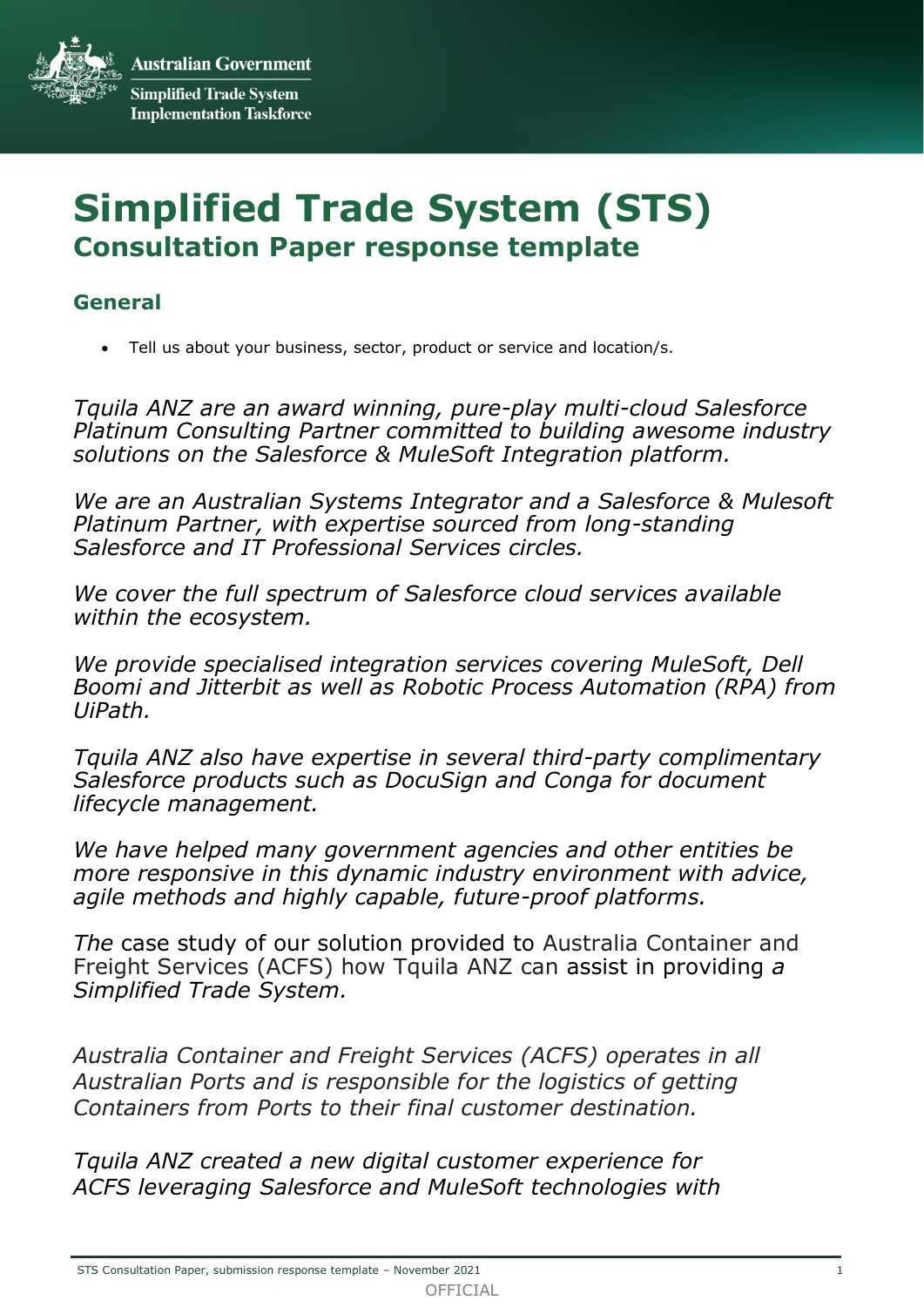*integrations to internal backend systems and 3 rd parties such as customers, industry data suppliers to provide up to date Vessel, Container and Customs information for real time business decision making and planning.*

*The development lifecycle included inception, prototypes, design, build, implementation, testing and supporting onboarding and go live of customers.*

*The objective of undertaking the Digital Transformation path has been:*

- *1. Integrate with customers – creates stickiness allowing ACFS to become an integral part of their supply chain*
- *2. Make it easier to do business with ACFS – provide end to end visibility and ease of access makes ACFS their preferred carrier*
- *3. Differentiation in market place – develop and all-in solution that enables ACFS to differentiate their service offering compared to competitors*
- *4. Automation – automate day to day medial tasks such as data entry, following up customers allowing Customer Service to focus on value add areas for customers*
- *5. Data is king– provide tools internally to manage the business better with live data and analytics*

*The Digital Transformation Process has 4 major components:*

- *1. Develop a Digital Twin – database to store all relevant fields and data associated with all activities undertaken to service a customer and manage internal workflows*
- *2. Develop a Workflow Engine – thinking tool based on logic to automate processes / tasks undertaken taken by humans*
- *3. Integrate various systems with the Workflow Engine – internal, external incl. customers*
- *4. Digital Platform – Customer Portal and Internal Screens – allows differentiating of service offering and improved digital customer experience and improved visibility for operations*

*Tquila ANZ used the Mulesoft Platform to integrate global data from multiple systems to provide a single, real-time point of data truth on where a Container is and detailed granular information on the status of it, where it is in the delivery lifecycle, issues to resolve and expected delivery dates. This is a first for the handling of incoming freight information into Australia and highly complex given the operational span of the data from a number of legacy systems that include Real-time GPS tracking, Global Shipping, Truck Fleet and*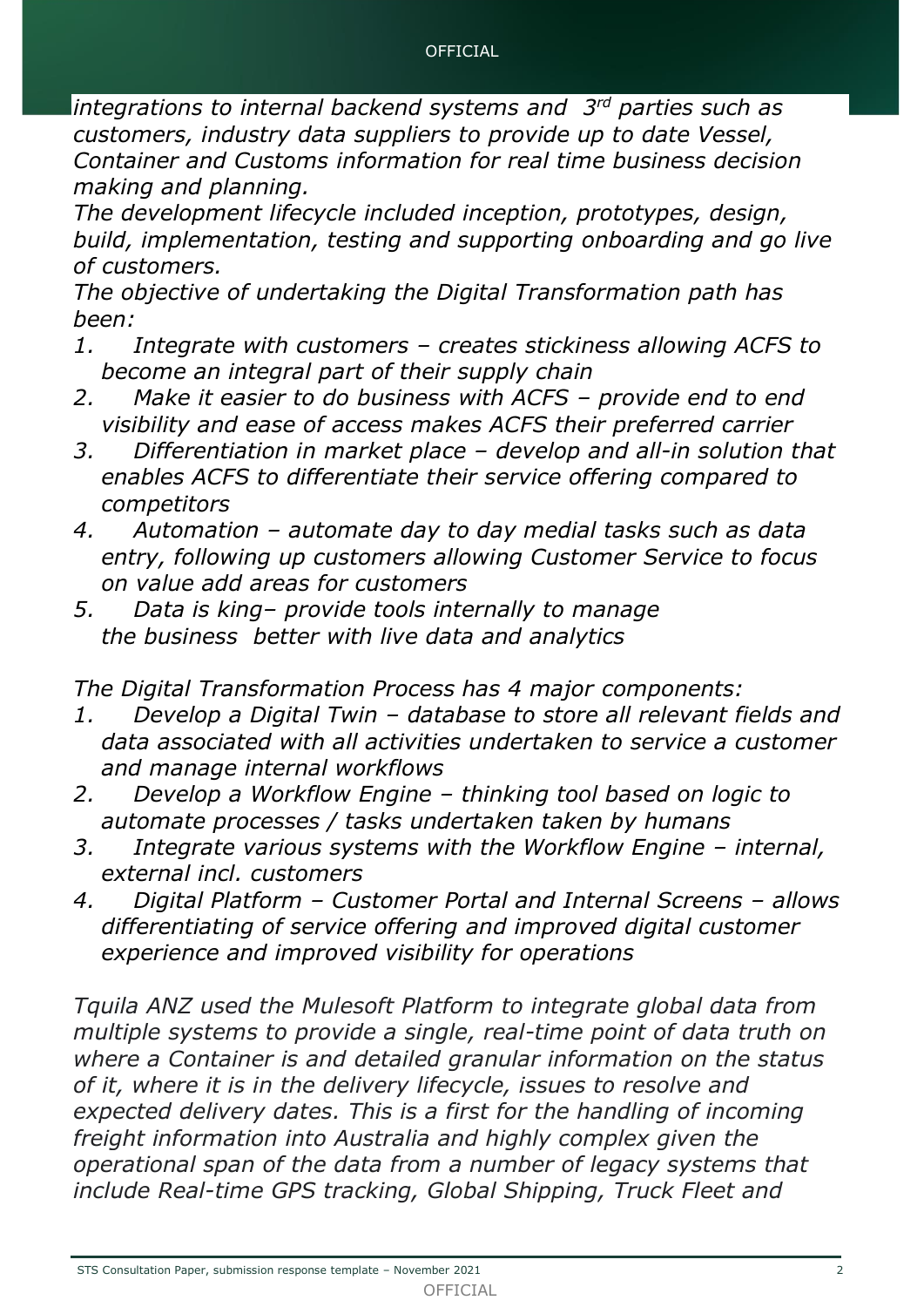*Security and Customs. In addition the majority of Australia's major retailers are now connected into this Mulesoft platform to enable them to have end to end visibility of their Supply Chain.*

*Salesforce was used to expose this information to customers on an operational dashboard giving them a real-time cockpit for all their expected freight that they can use to inform their own end customers and self-serve to provide information needed to resolve issues before they arise. Service Cloud was used to modernise the Service experience to automatically generate cases where issues or delays were identified in the data supply chain and route to customers and the best possible Service Rep in ACFS. Platform has been used to generate core milestones and events to be able to unify the tracking of Containers and generate a customer notification and alerting journey.*

*The use of Mulesoft and Salesforce has made ACFS the most innovative technology company in the logistics space in which it operates. This has enabled a significant cost saving in the handling of Container related issues, but also (and more importantly) allowed ACFS to grow revenue by having a technology and data edge in a highly commoditised and competitive market.*

- What is your role in the end-to-end trade environment (importer, exporter, customs broker etc)?
- What are the major pain points for your business to get your product to, from and across the border?
- Where and how do you believe the cross-border trade system can be simplified?
- What changes in the trade process have you incorporated or seen as result of the COVID-19 pandemic that would be beneficial to continue?
- What have you seen in other countries' current trade processes that you think could be implemented in Australia?

# **1. Reviewing red tape**

• Which government processes or regulations could be improved (made simpler, more integrated or less duplicative)?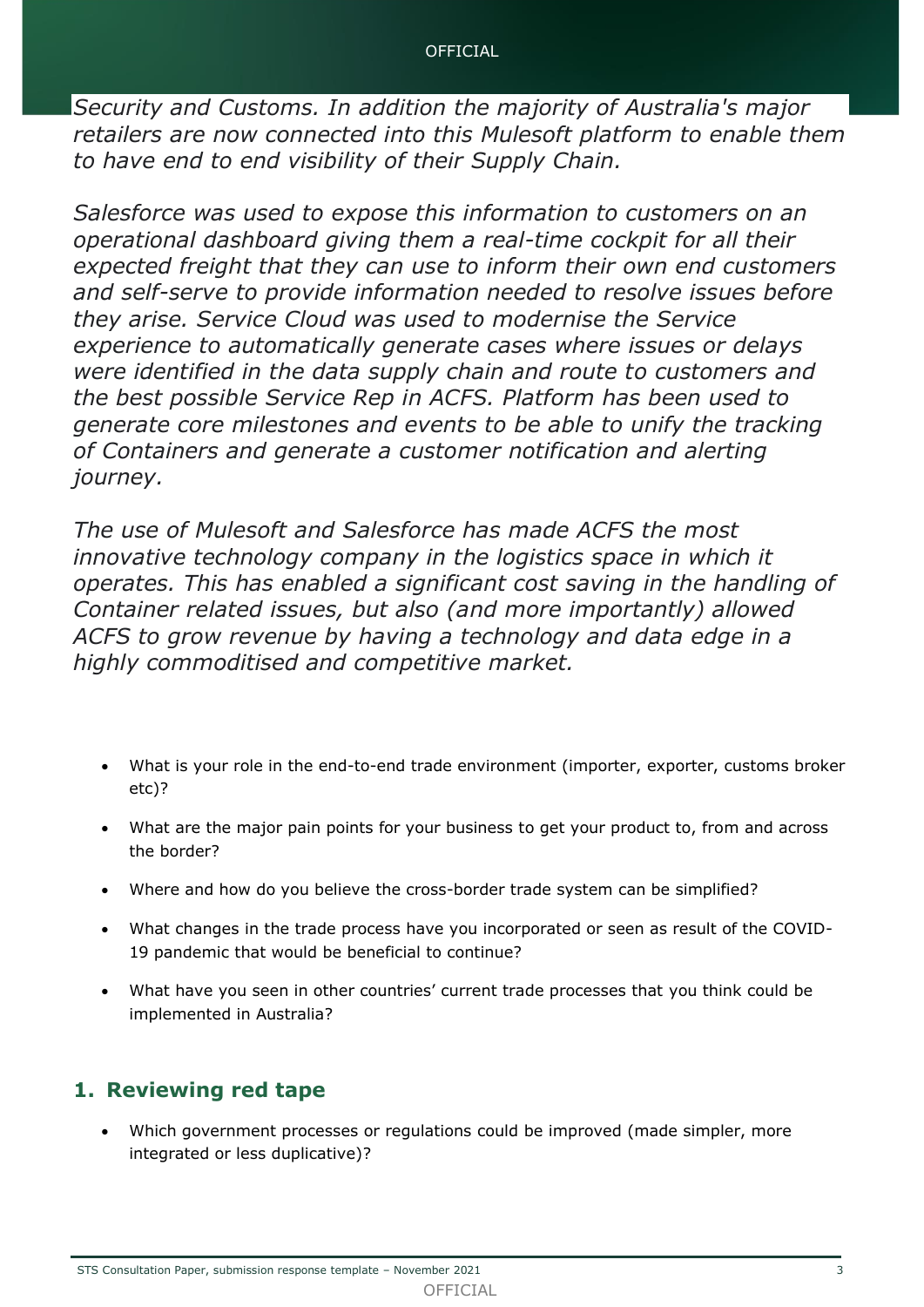#### **OFFICIAL**

- Which government requirements take the have on your business?
- If available, please provide data on the time taken to complete these processes/regulations, and/or the costs to your business.

# **2. Digital transformation**

- What tools/systems are you using to move goods across (Australia's?) borders? Do you use the systems of brokers or other third-party service providers to facilitate trade activity? If you use brokers or other third-party services, why?
- Which part/s of your trade processes are still using paper and/or scanned documents and attachments to emails?
- How old is your current technology? What is your future technology roadmap, and what is the timeframe?
- What technology changes have you incorporated or seen as a result of the COVID-19 pandemic that you would like to continue?
- What changes would you like to see to government systems and what impact could this have on your business?
- What aspects of a 'tell us once' digital service would have the biggest impact on your business and why?

### **3. Data**

- How can the government make information requirements clearer or less duplicative?
- How could government better support use of common trade-related data standards within the trade sector?
- Do you have examples of where your business has experienced increased administrative complexity, cost or delays because government systems do not 'talk' to or share data with each other?
- What opportunities are there for any of your data holdings to be used in other ways to improve cross-border trade?

## **4. Federal, state and territory governments**

- What is currently working well in interactions across government jurisdictions that could be expanded or replicated?
- Which information required by federal, state or territory government is difficult or costly to obtain?
- Which processes or information requests are duplicated by federal, state or territory authorities and how does this impact your business?

# **5. Measuring performance**